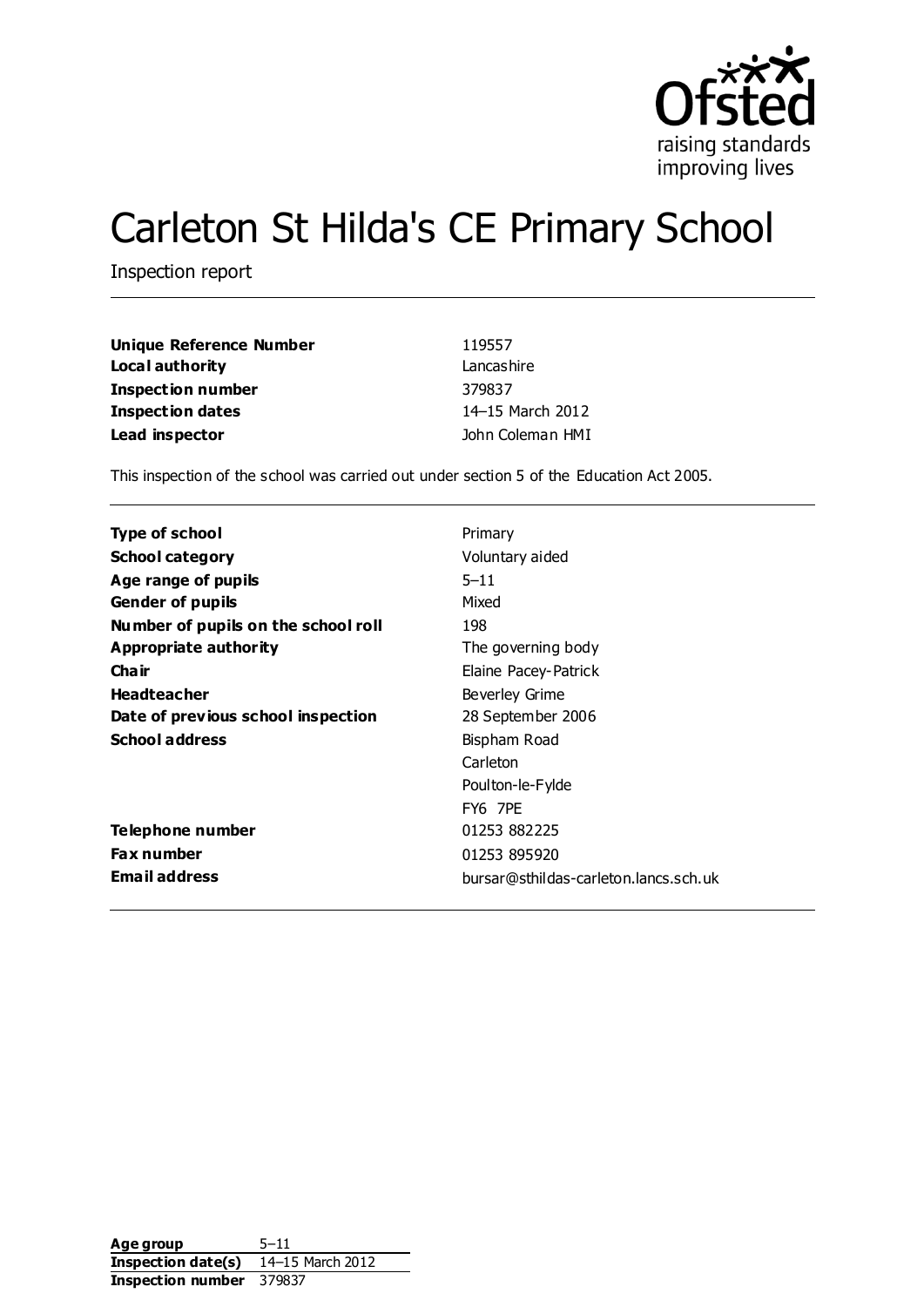

You can use Parent View to give Ofsted your opinion on your child's school. Ofsted will use the information parents and carers provide when deciding which schools to inspect and when.

You can also use Parent View to find out what other parents and carers think about schools in England. You can visit [www.parentview.ofsted.gov.uk,](file:///C:/Users/ggleaden/AppData/Local/Local%20Settings/Temporary%20Internet%20Files/Local%20Settings/Temporary%20Internet%20Files/Content.IE5/4ZZVQOHL/www.parentview.ofsted.gov.uk) or look for the link on the main Ofsted website: [www.ofsted.gov.uk](file:///C:/Users/ggleaden/AppData/Local/Local%20Settings/Temporary%20Internet%20Files/Local%20Settings/Temporary%20Internet%20Files/Content.IE5/4ZZVQOHL/www.ofsted.gov.uk)

The Office for Standards in Education, Children's Services and Skills (Ofsted) regulates and inspects to achieve excellence in the care of children and young people, and in education and skills for learners of all ages. It regulates and inspects childcare and children's social care, and inspects the Children and Family Court Advisory Support Service (Cafcass), schools, colleges, initial teacher training, work-based learning and skills training, adult and community learning, and education and training in prisons and other secure establishments. It assesses council children's services, and inspects services for looked after children, safeguarding and child protection.

Further copies of this report are obtainable from the school. Under the Education Act 2005, the school must provide a copy of this report free of charge to certain categories of people. A charge not exceeding the full cost of reproduction may be made for any other copies supplied.

If you would like a copy of this document in a different format, such as large print or Braille, please telephone 0300 123 4234, or email [enquiries@ofsted.gov.uk](mailto:enquiries@ofsted.gov.uk)

You may copy all or parts of this document for non-commercial purposes, as long as you give details of the source and date of publication and do not alter the information in any way.

To receive regular email alerts about new publications, including survey reports and school inspection reports, please visit our website and go to 'Subscribe'.

Piccadilly Gate Store Street Manchester M1 2WD

T: 0300 123 4234 Textphone: 0161 618 8524 [enquiries@ofsted.gov.uk](mailto:enquiries@ofsted.gov.uk) [www.ofsted.gov.uk](http://www.ofsted.gov.uk/)



© Crown copyright 2012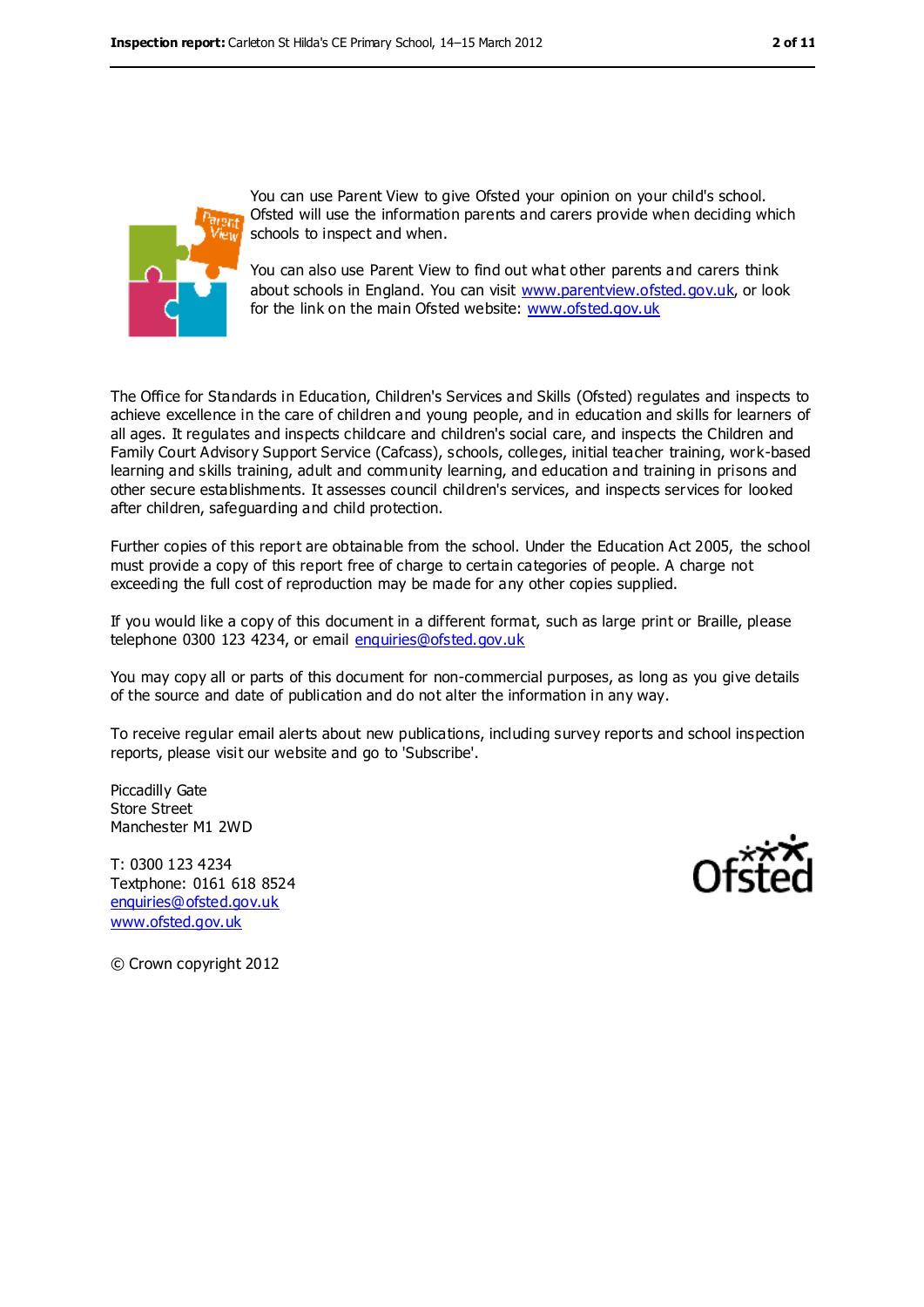## **Introduction**

Inspection team

John Coleman

Elaine Maloney

Her Majesty's Inspector

Additional inspector

This inspection was carried out with two days' notice. Inspectors observed teaching and learning in 12 lessons taught by seven different teachers. Meetings were held with the chair of the governing body, senior staff, representatives of the local authority and groups of pupils. Inspectors observed the school's work, and looked at a range of school documentation, including data showing pupils' attainment and progress, school policies, the minutes of the governing body meetings, reports from the School Improvement Partner, safeguarding records and pupils' work. Inspectors could not take account of the responses to the online questionnaire (Parent View) in planning the inspection because they were insufficient in number. Questionnaires were scrutinised from a sample of 100 pupils, 10 staff and from 128 parents and carers.

#### **Information about the school**

Carleton St Hilda's CE Primary School is a smaller than average sized primary school. It is situated in a residential area and occupies an extensive site with large open grass spaces. On site there is an independently managed Nursery, and child care is available before and after school. This provision is subject to separate inspection by Ofsted. The proportion of pupils known to be eligible for free school meals is below the national average. A lower than average proportion of pupils speak English as an additional language or is of a minority ethnic heritage. The proportion of disabled pupils and those who have special educational needs, including those with a statement of special educational needs, is above average. The overwhelming majority of pupils experience some form of pre-school provision, such as in a Nursery. The school has achieved several nationally recognised awards, including Healthy School status and Active Sports Mark. The school meets the current floor standard.

Since the last inspection, there have been very few staffing changes. A new deputy headteacher took up post in January 2012; she is a former teacher in the school. In the last two years there has been significant absence of staff, including of some senior leaders.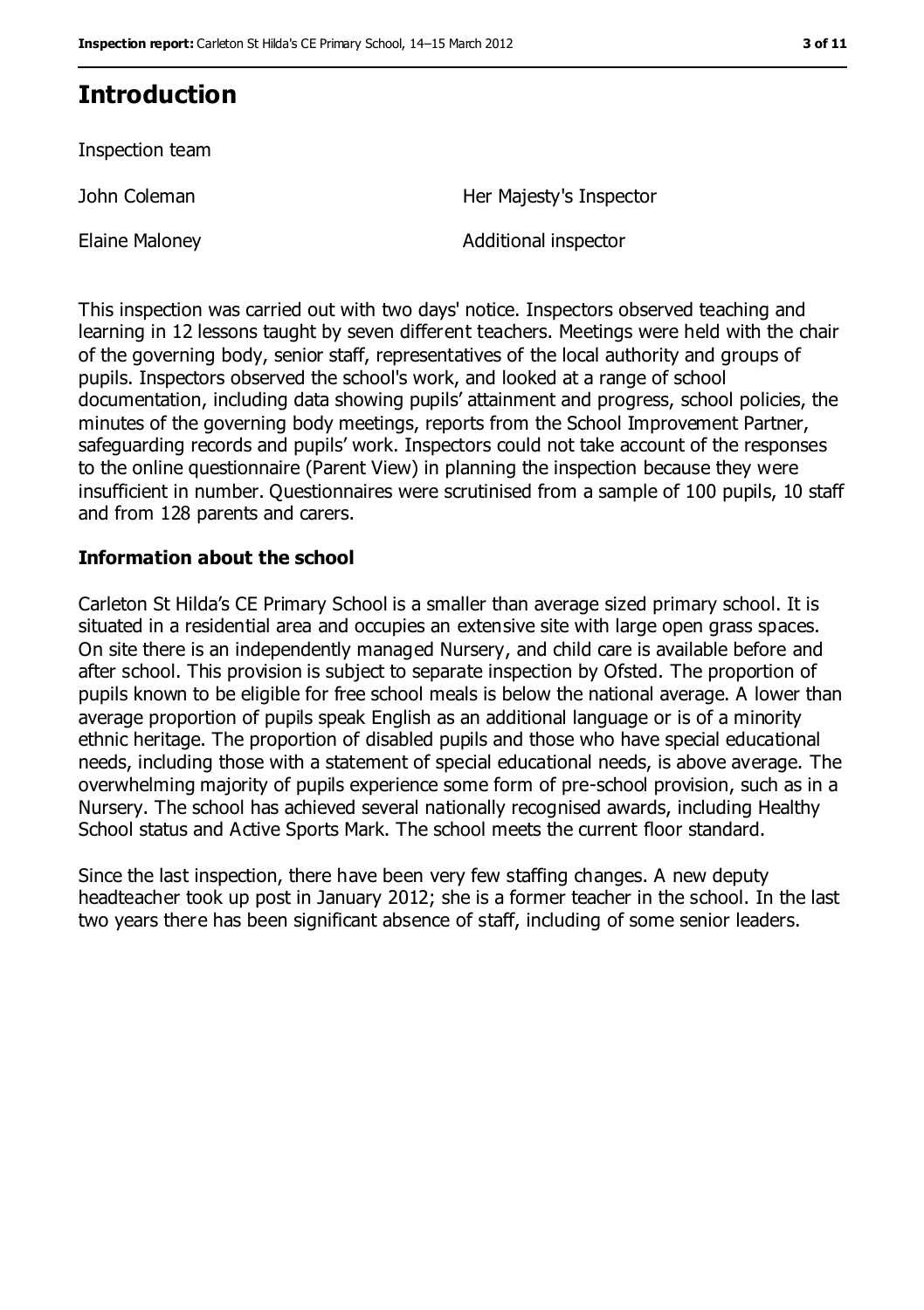**Inspection grades: 1 is outstanding, 2 is good, 3 is satisfactory and 4 is inadequate** Please turn to the glossary for a description of the grades and inspection terms

## **Inspection judgements**

| <b>Overall Effectiveness</b> |  |
|------------------------------|--|
|------------------------------|--|

| <b>Achievement of pupils</b>          |  |
|---------------------------------------|--|
| <b>Quality of teaching</b>            |  |
| <b>Behaviour and safety of pupils</b> |  |
| <b>Leadership and management</b>      |  |

### **Key Findings**

- In accordance with section 13(3) of the Education Act 2005, Her Majesty's Chief Inspector is of the opinion that this school requires special measures because it is failing to give its pupils an acceptable standard of education and the persons responsible for leading, managing or governing the school are not demonstrating the capacity to secure the necessary improvement.
- This is not a satisfactory school because leaders have failed to improve teaching and the rate of progress made by pupils, which were identified as points for improvement at the last inspection. The management of teachers' performance and the leadership of teaching are not effective enough. Teaching is mostly inadequate or satisfactory and the proportion of good teaching is too low. As a result, the progress made by significant groups of pupils is inadequate. Given that most pupils join the school with skills and abilities that are above those expected for their age, too few reach above average standards.
- Teachers' expectations of pupils are too low, especially for the higher attaining pupils, for girls and in pupils' writing. In part, this is because the targets set for pupils lack challenge. The pace of learning in lessons is often slow and pupils lose interest.
- Pupils' behaviour and safety are satisfactory. Arrangements for safeguarding are suitable. Pupils feel safe and say they are well cared for, and parents and carers agree. A typical quote from the many written comments received is, 'St Hilda's is very focused on ensuring a happy safe environment for children to learn. I chose this school because I wanted my children to be happy and enjoy learning and I have not been disappointed. It would be difficult to find a more dedicated and focused headteach er.'
- Provision and outcomes in the Early Years Foundation Stage are inadequate. Teaching does not engage children in activities that are well matched to learning needs. This is because teachers' planning fails to set learning targets that are based upon a secure understanding of what children already know and can do. The pace of teaching is too slow and does not reflect the best techniques and methods needed for children of this age group.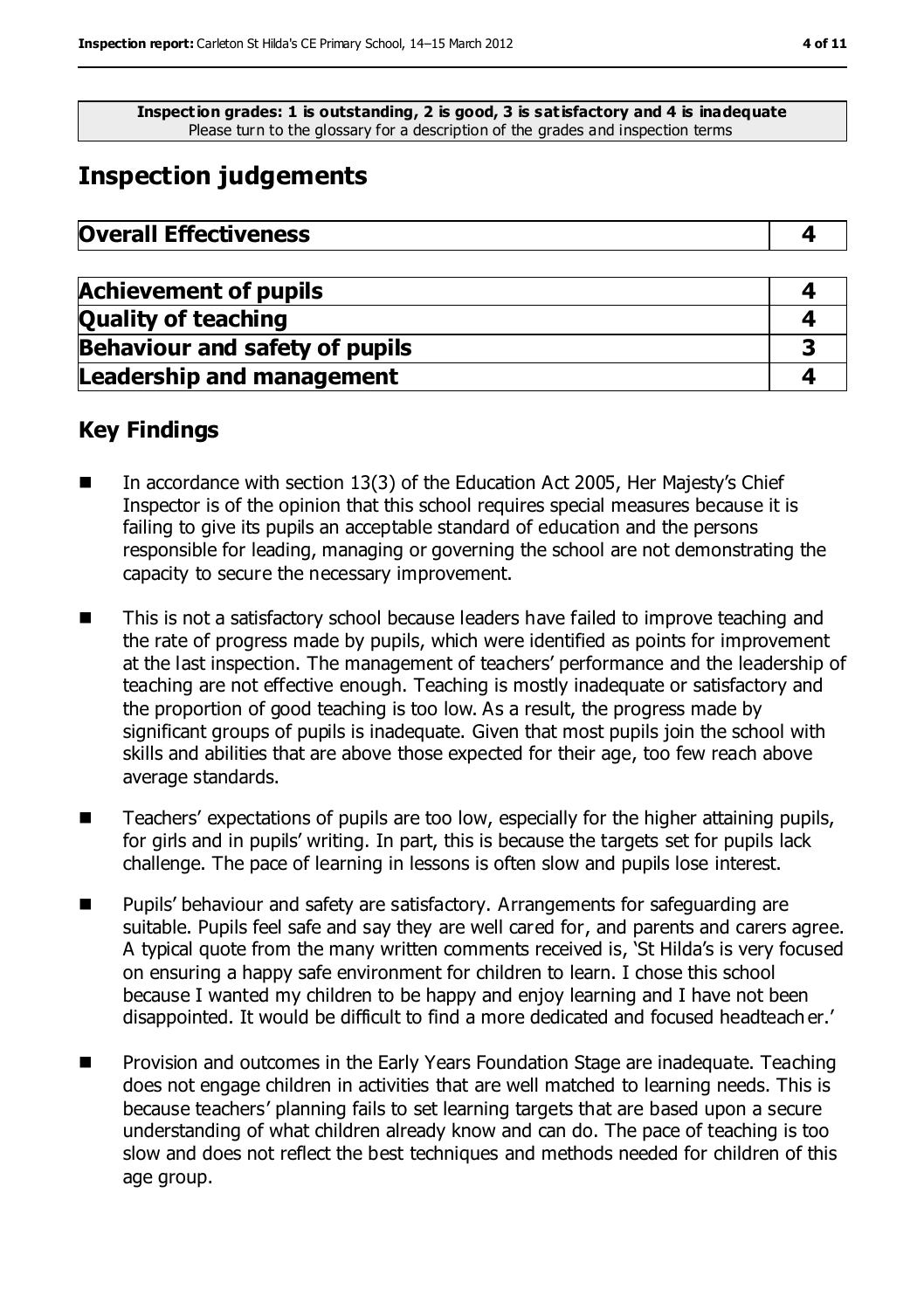### **What does the school need to do to improve further?**

- Rapidly improve the impact of leaders' actions on improving the quality of education provided, including in the Early Years Foundation Stage, by:
	- reviewing the delegation of senior and middle leaders' roles and responsibilities
	- increasing the rigour of leaders' monitoring and evaluation procedures
	- ensuring the governing body provides sufficient challenge to school leaders  $\equiv$
	- providing better and more accurate reporting from senior leaders and the local authority to the governing body
	- raising the bar for the setting of targets for pupils' attainment to ensure that all  $\overline{\phantom{0}}$ groups of pupils are expected to make good progress
	- reviewing the school's policy to secure more effective teaching and learning
	- providing staff training in leadership skills.
- **E** Eradicate all inadequate teaching and improve satisfactory teaching to good, including in the Early Years Foundation Stage, by:
	- improving the quality of teachers' planning to identify the skills and knowledge to  $\equiv$ be learned by pupils
	- improving the use of assessment information to ensure lesson plans take full account of pupils' starting points
	- ensuring whole school consistency in implementing the school's approach to teaching
	- providing staff training that is matched to the improvements needed in the quality of teaching
	- ensuring teaching is always brisk and that regular checks are made on pupils'  $\equiv$ progress in lessons
	- improving the marking of pupils' work so that feedback informs pupils about how  $\equiv$ to improve.
- **IMPROVE 2018** Improve pupils' academic outcomes and achievement, including in the Early Years Foundation Stage, by:
	- ensuring greater challenge in lessons especially for higher attaining pupils  $\equiv$
	- improving the teaching and marking of writing
	- ensuring a greater consistency of good quality teaching throughout the school  $\equiv$
	- increasing expectations of the progress made by girls.  $\equiv$

### **Main Report**

### **Achievement of pupils**

Achievement is inadequate. In the lessons seen by inspectors, pupils did not make consistently satisfactory or better progress. In the Early Years Foundation Stage, children made inadequate progress due to weak teaching. In Key Stages 1 and 2, pupils' progress ranged from inadequate to good, again reflecting the inconsistencies in the quality of teaching.

Many pupils enter the Reception class with skills and knowledge which are above the levels expected for children of this age. These higher attaining pupils do not make the progress of which they are capable. By the end of Year 2 the proportion of pupils attaining the higher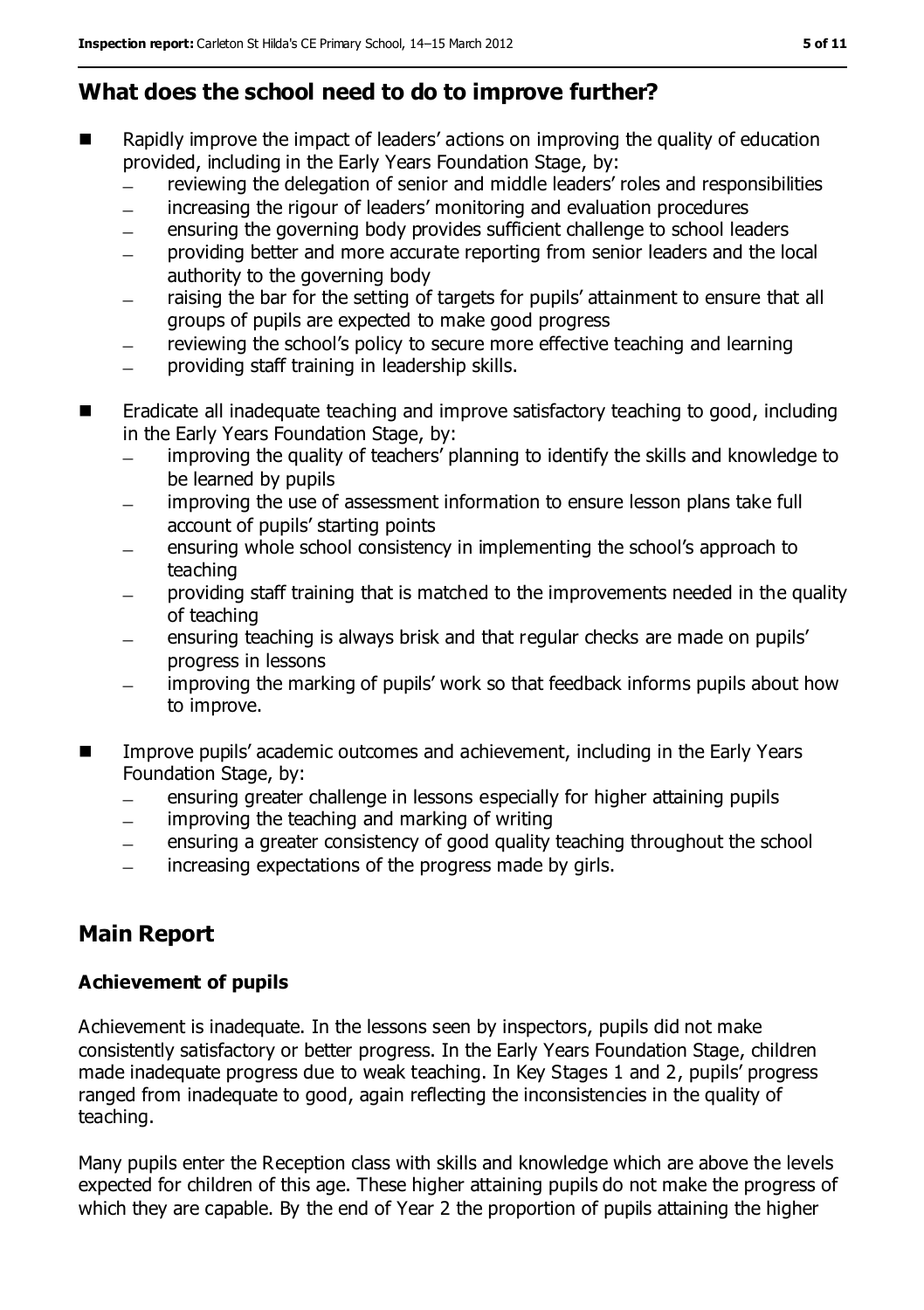Level 3 is below average. By Year 6 this shows little improvement and the proportion of pupils attaining the higher Level 5 is below average. This represents inadequate progress for this significant group of pupils even though the overall standards of attainment reached are above average by the end of Years 2 and 6. In reading, pupils reach attainment levels that are above average. Conversely, standards in writing are below average.

The progress made by girls in Key Stage 2 is less than that made by boys and is significantly below average. Disabled pupils and those who have special educational needs make similar progress to most pupils.

Parents' and carers' views are that pupils make good progress. This view is inaccurate but may be because the percentage of pupils attaining the expected Level 4 in English and mathematics, when combined, are above average. However, this figure does not reveal the serious shortfall in the rate of progress made by too many of the pupils.

#### **Quality of teaching**

Inadequacies in teaching mean that pupils make insufficient progress. In particular, teaching does not help pupils to overcome weaknesses in writing and does not extend the higher attaining pupils. There is little good teaching and too much is either satisfactory or inadequate. In the Early Years Foundation Stage teaching is inadequate.

Throughout the school, weak teaching is characterised by a lack of attention to pupils' prior learning. Lesson plans do not sufficiently identify the skills and knowledge to be learned by pupils and are not linked enough to pupils' starting points. As a result, in many lessons, teachers' expectations of the progress that pupils can make are too low. Lessons are often slow-paced; pupils lose interest and say that the work is too easy. Teachers' marking is inconsistent and in the main does not give sufficient guidance to pupils about how to improve their work.

Good lessons occur when teachers are clear about what they expect pupils to learn, and in these lessons the work set is challenging enough for all pupils and work is done at a good pace. Checks on pupils' progress and learning are frequent and more work is set once the pupils show secure understanding. For example, in a Year 6 mathematics lesson the teacher gave a clear explanation before she commented to the pupils, `let's crack on,' as they learned about the degrees in a triangle. Pupils worked at a good pace and one pupil said, `I didn't get it but I do now.'

Almost all parents' and carers' views in the questionnaires are that teaching is good. Whilst inspectors judge differently, there are some notable features to pupils' experience in lessons which may explain this. In most lessons seen, there are good relationships between staff and pupils. Pupils' conduct is no barrier to their learning and in most cases they show suitable attitudes to learning. The deployment of the many teaching assistants results in mostly effective guidance for groups of pupils and this aids pupils' personal development. The curriculum offers a broad range of visits and visitors to enrich pupils' experiences. This makes an effective contribution to their spiritual, moral, social and cultural development.

#### **Behaviour and safety of pupils**

Pupils enjoy coming to school as is shown by their above average attendance. They are punctual and welcoming to visitors. In and around the school, pupils' behaviour is mostly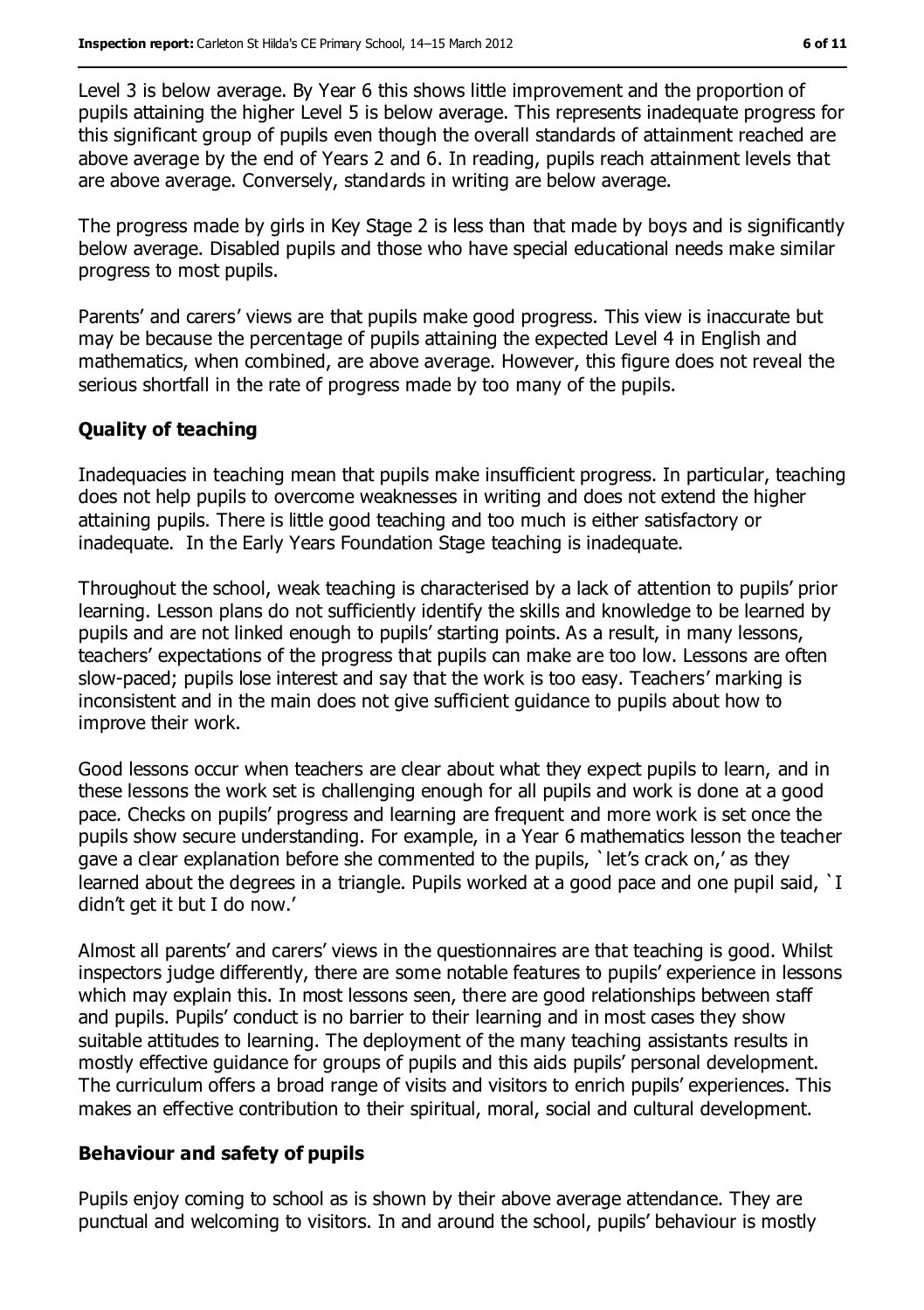courteous and cooperative. In lessons where teaching is good, pupils' attitudes to learning are equally good. However, where teaching is weaker a few pupils do not pay sufficient attention. Parents and carers views are mainly positive but there is a small proportion who think that bad behaviour causes disruption to some lessons. Overall, pupils' behaviour makes a satisfactory contribution to their learning, despite the significant underachievement of individuals and groups in some classes. Pupils feel safe and say that staff look after them well. Pupils play harmoniously together outside and, due to the vigilant supervision of staff, pupils' needs are attended to promptly and suitably. Pupils say that there is a little bullying, usually unkind name calling, but this is dealt with speedily by staff. Parents and carers made several written comments in support of the caring way staff support their children. The comment, `St Hilda's is an extremely caring school', typifies many,

#### **Leadership and management**

Leaders in the school have an inaccurate and over generous view of the school's performance, which is due to weak monitoring procedures and insufficiently rigorous evaluation. Until very recently, few formal records existed about the outcomes of the monitoring of teaching. Middle leaders are restricted in their ability to monitor the quality of teaching and the rate of pupils' progress because the delegation of responsibilities does not make the most of their skills and expertise. For example, the Early Years Foundation Stage leader teaches in Key Stage 2 and has no opportunities to observe the practice in the Reception class. Similarly, leaders with responsibility for literacy and pupils' assessments do not carry out their roles fully because the headteacher takes over this work. Targets which are set for pupils' attainment are too low and do not place sufficient expectation on pupils' progress and improvement. Consequently, there is too much complacency throughout the school in relation to the quality of teaching and the academic standards reached by pupils, especially the most able.

Professional development opportunities are provided for some staff but these are mainly aimed at individual needs and there is little training targeted at whole school improvement. Reports to the governing body, from the headteacher and the local authority, do not analyse the areas of underperformance in the school sufficiently. As a result, the governing body is ill-informed and does not sufficiently challenge school leaders to ensure the school improves. Since the last inspection no significant improvement has been made to address the areas for improvement identified at that time. Higher attaining pupils continue to underachieve and the quality of teaching in the Early Years Foundation Stage and in Key Stage 1 is still not good enough. As a result, the capacity of the school to improve is weak.

Parents and carers views are that the staff, and in particular the headteacher, care for the pupils' well-being. The governing body ensures that arrangements for safeguarding meet all the requirements. Leaders have robust procedures to promote pupils' welfare, health and safety. For example, fire risk is regularly assessed and staff are trained appropriately in first aid and child protection procedures. The school keeps a record of any racist incidents, which are few in number, and pupils say that there is no discrimination in any major way. However, there are inequalities in the rate of progress made by different groups of pupils. Overall, the curriculum is satisfactory and provides a suitably balanced range of experiences. Notably, many trips and visitors are used well to extend and enrich pupils' learning and social development. Links with schools in India and South Africa promote pupils' cultural development very well. The school provides daily opportunities to reflect on moral and spiritual themes through well managed and delivered assemblies.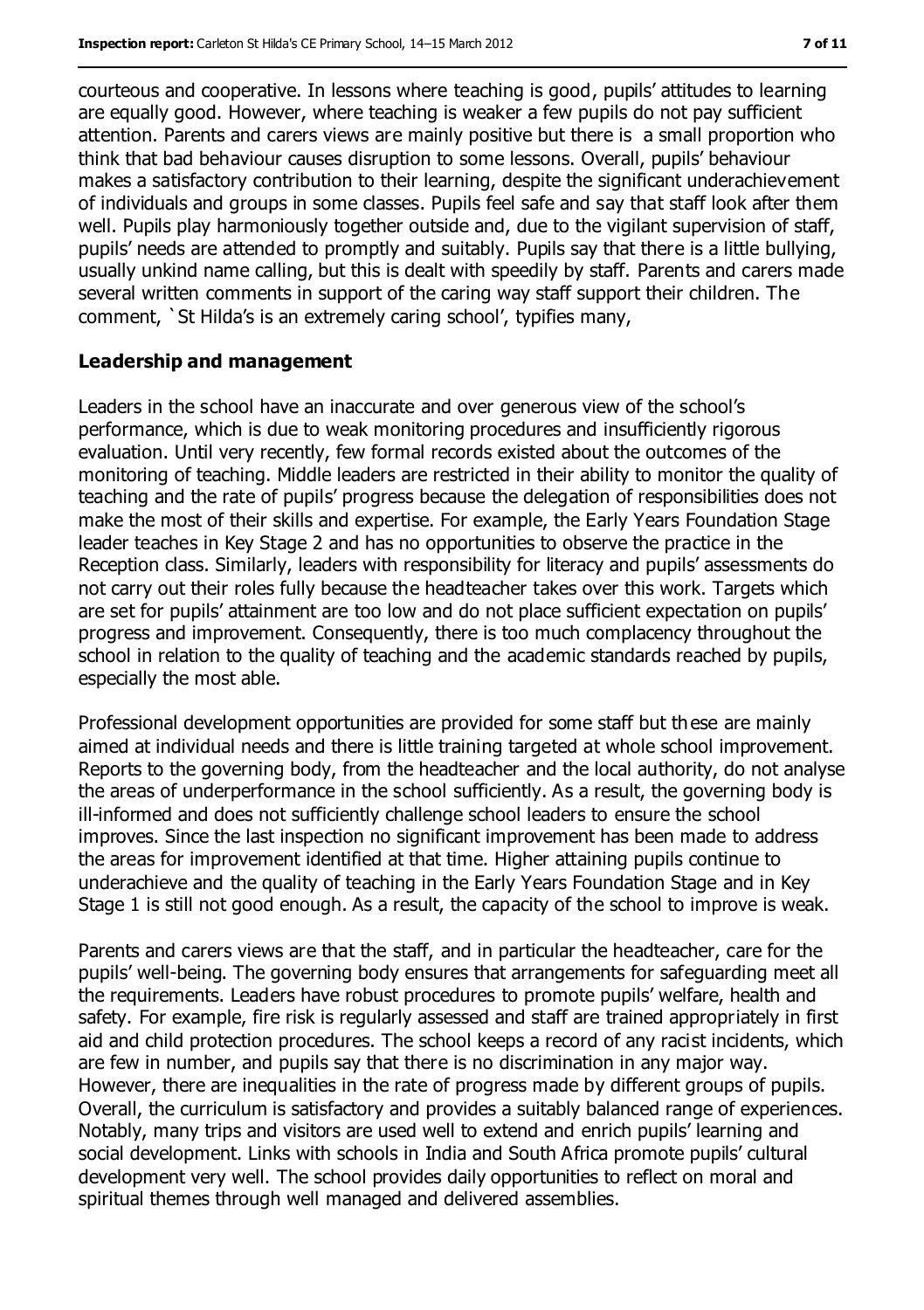### **Glossary**

### **What inspection judgements mean**

| <b>Grade</b> | <b>Judgement</b> | <b>Description</b>                                                                                                                                                                                                            |
|--------------|------------------|-------------------------------------------------------------------------------------------------------------------------------------------------------------------------------------------------------------------------------|
| Grade 1      | Outstanding      | These features are highly effective. An outstanding school<br>provides exceptionally well for all its pupils' needs.                                                                                                          |
| Grade 2      | Good             | These are very positive features of a school. A school that is<br>good is serving its pupils well.                                                                                                                            |
| Grade 3      | Satisfactory     | These features are of reasonable quality. A satisfactory school<br>is providing adequately for its pupils.                                                                                                                    |
| Grade 4      | Inadequate       | These features are not of an acceptable standard. An<br>inadequate school needs to make significant improvement in<br>order to meet the needs of its pupils. Ofsted inspectors will<br>make further visits until it improves. |

### **Overall effectiveness of schools**

|                       | Overall effectiveness judgement (percentage of schools) |      |                     |                   |
|-----------------------|---------------------------------------------------------|------|---------------------|-------------------|
| <b>Type of school</b> | <b>Outstanding</b>                                      | Good | <b>Satisfactory</b> | <b>Inadequate</b> |
| Nursery schools       | 46                                                      | 46   |                     |                   |
| Primary schools       |                                                         | -47  |                     |                   |
| Secondary schools     | 14                                                      | 38   | 40                  |                   |
| Special schools       | 28                                                      | 48   | 20                  |                   |
| Pupil referral units  | 15                                                      | 50   | 29                  |                   |
| All schools           |                                                         | 46   | 38                  |                   |

New school inspection arrangements have been introduced from 1 January 2012. This means that inspectors make judgements that were not made previously.

The data in the table above are for the period 1 September 2010 to 31 August 2011 and represent judgements that were made under the school inspection arrangements that were introduced o n 1 September 2009. These data are consistent with the latest published official statistics about maintained school inspection outcomes (see [www.ofsted.gov.uk\)](file:///C:/Users/ggleaden/AppData/Local/Local%20Settings/Temporary%20Internet%20Files/Local%20Settings/Temporary%20Internet%20Files/Content.IE5/4ZZVQOHL/www.ofsted.gov.uk).

The sample of schools inspected during 2010/11 was not representative of all schools nationally, as weaker schools are inspected more frequently than good or outstanding schools.

Primary schools include primary academy converters. Secondary schools include secondary academy converters, sponsor-led academies and city technology colleges. Special schools include special academy converters and non-maintained special schools.

Percentages are rounded and do not always add exactly to 100.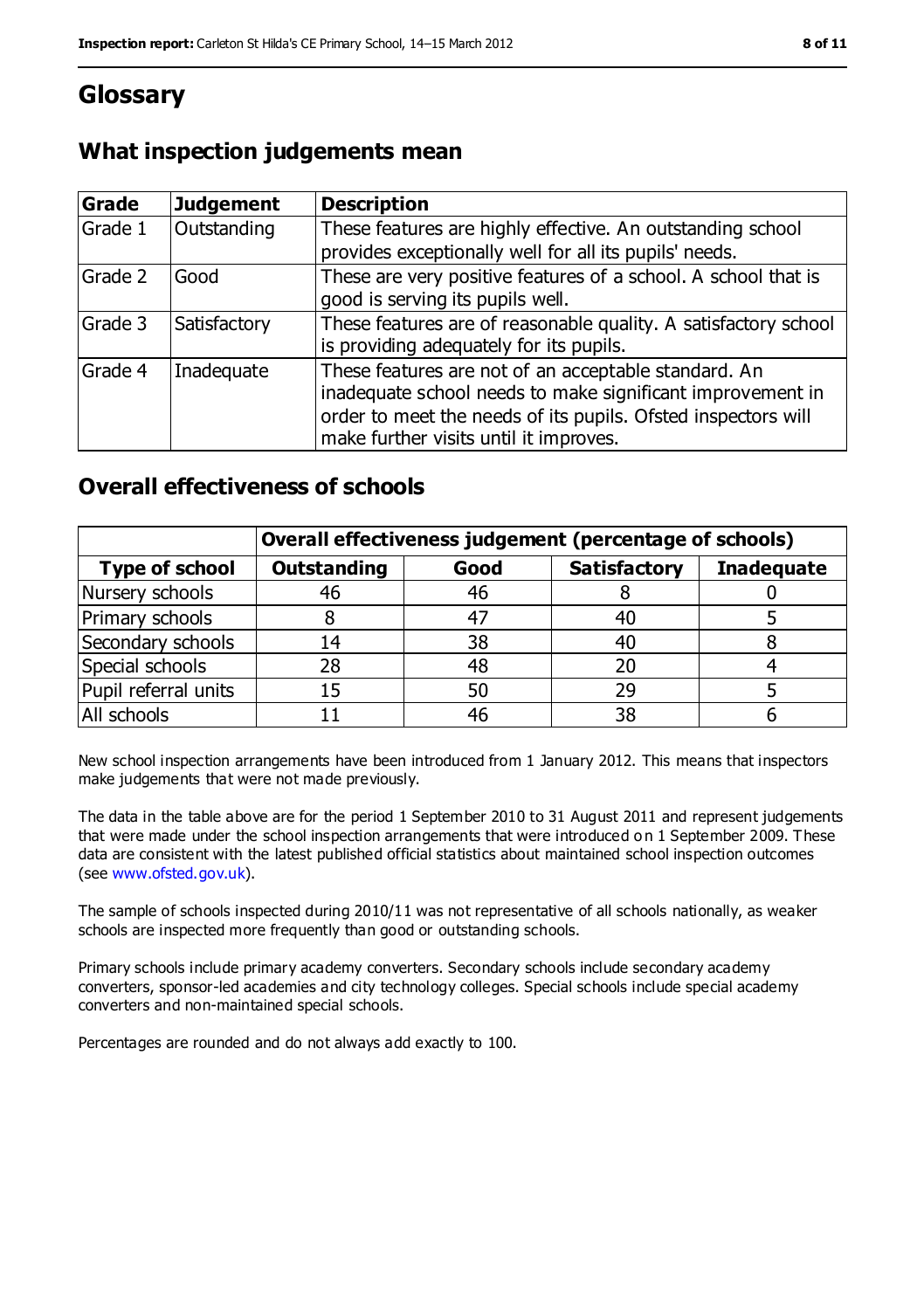## **Common terminology used by inspectors**

| Achievement:                  | the progress and success of a pupil in their learning and<br>development taking account of their attainment.                                                                                                           |
|-------------------------------|------------------------------------------------------------------------------------------------------------------------------------------------------------------------------------------------------------------------|
| Attainment:                   | the standard of the pupils' work shown by test and<br>examination results and in lessons.                                                                                                                              |
| Behaviour:                    | how well pupils behave in lessons, with emphasis on their<br>attitude to learning. Pupils' punctuality to lessons and their<br>conduct around the school.                                                              |
| Capacity to improve:          | the proven ability of the school to continue improving based<br>on its self-evaluation and what the school has accomplished<br>so far and on the quality of its systems to maintain<br>improvement.                    |
| Leadership and<br>management: | the contribution of all the staff with responsibilities, not just<br>the governors and headteacher, to identifying priorities,<br>directing and motivating staff and running the school.                               |
| Learning:                     | how well pupils acquire knowledge, develop their<br>understanding, learn and practise skills and are developing<br>their competence as learners.                                                                       |
| Overall effectiveness:        | inspectors form a judgement on a school's overall<br>effectiveness based on the findings from their inspection of<br>the school.                                                                                       |
| Progress:                     | the rate at which pupils are learning in lessons and over<br>longer periods of time. It is often measured by comparing<br>the pupils' attainment at the end of a key stage with their<br>attainment when they started. |
| Safety:                       | how safe pupils are in school, including in lessons; and their<br>understanding of risks. Pupils' freedom from bullying and<br>harassment. How well the school promotes safety, for<br>example e-learning.             |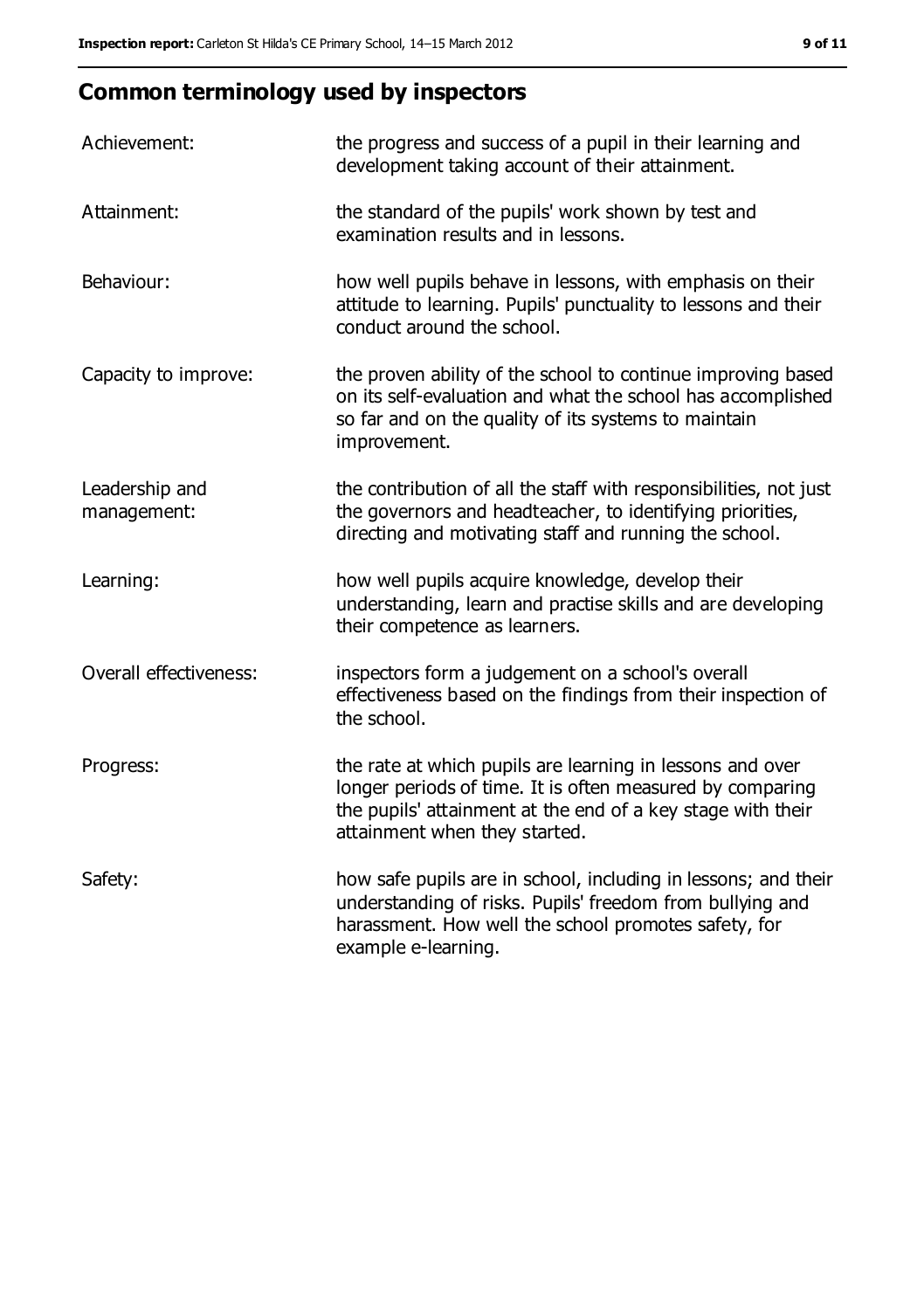#### **This letter is provided for the school, parents and carers to share with their children. It describes Ofsted's main findings from the inspection of their school.**



16 March 2012

Dear Pupils

#### **Inspection of Carleton St Hilda's CE Primary School, Poulton-le-Fylde, FY6 7PE**

Thank you for welcoming the inspection team into your school when we visited you recently. We would like to share with you what we found out about your school. We found that most of you behave well, attend school regularly and are courteous to each other and to visitors.

We judged that the overall effectiveness of Carleton St Hilda's CE Primary School is inadequate. These are the main reasons for this judgement.

- Overall, the teaching is not good enough and this does not help all pupils to reach the standards that they should.
- Leaders in the school do not check regularly and closely enough on the progress you make in lessons.
- In particular, you do not make enough progress in writing. Also, the more able of you do not all reach the highest levels and girls make less progress than boys.
- Children in the Early Years Foundation Stage do not do as well as they should.
- The headteacher and staff care for you and make sure you are kept safe. You said you feel safe. Inspectors agree with this.
- Leaders have not improved the school enough since the last inspection.

All schools need to develop and improve and, because it is not performing well enough, the school is being placed in 'special measures'. This means that other inspectors will visit the school regularly to check on how quickly improvements are being made. They will check that improvements are made to the quality of teaching, the leadership and management of the school and will assess how much progress you are making. You can help by working hard and always paying good attention in lessons.

Thank you once again for all your help. We wish you well in the future.

Yours sincerely

John Coleman Her Majesty's Inspector